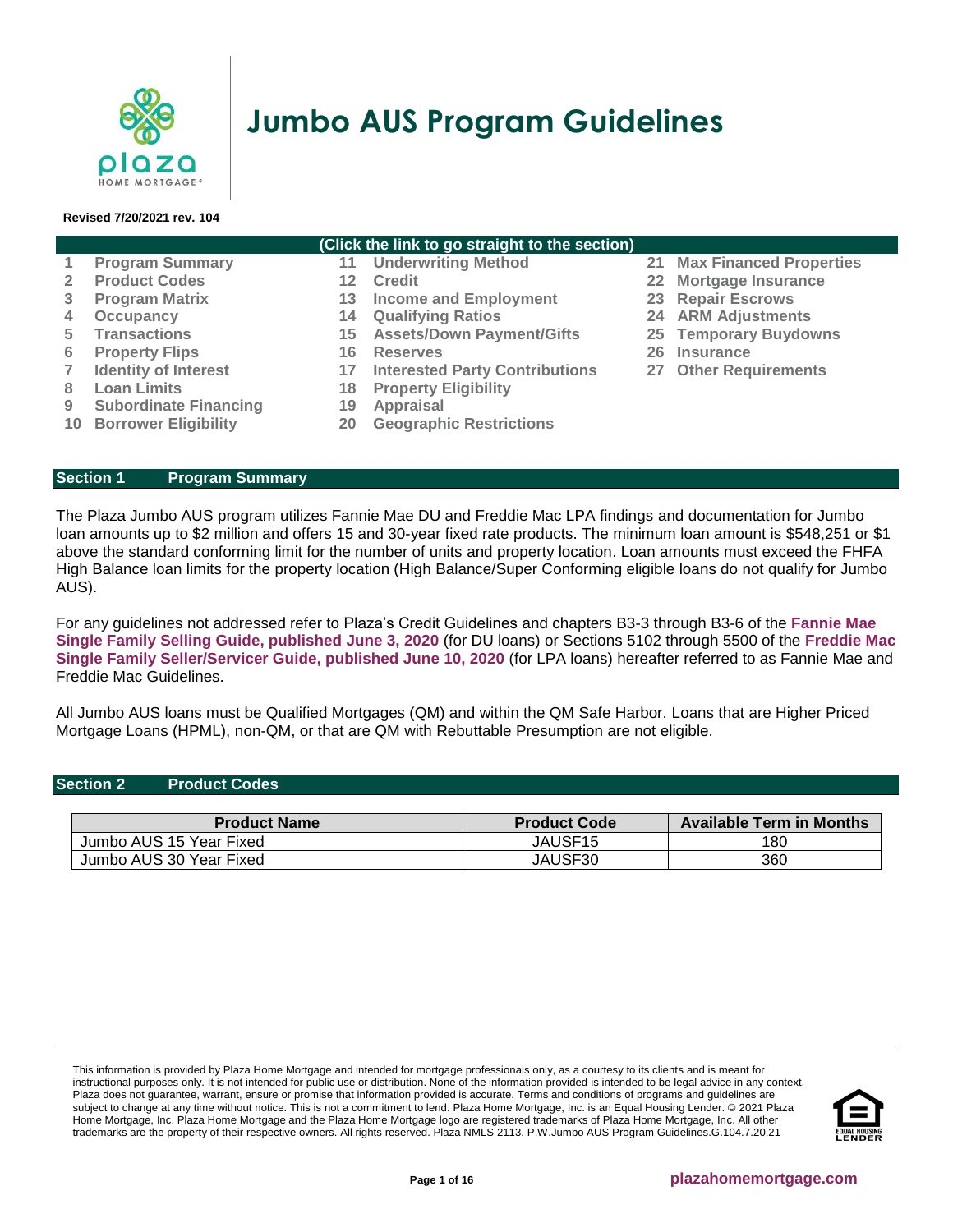<span id="page-1-0"></span>

| <b>JUMBO AUS</b>     |                                                                                                |                       |                                         |             |     |  |
|----------------------|------------------------------------------------------------------------------------------------|-----------------------|-----------------------------------------|-------------|-----|--|
|                      | <b>Primary Residence</b>                                                                       |                       |                                         |             |     |  |
|                      |                                                                                                |                       | <b>Purchase and Rate/Term Refinance</b> |             |     |  |
| <b>Property Type</b> | <b>CLTV/HCLTV</b><br><b>Credit Score</b><br><b>Max DTI</b><br><b>LTV</b><br><b>Loan Amount</b> |                       |                                         |             |     |  |
| 1-Unit               | 89.90%1,2                                                                                      | 89.90%1,2             | 700                                     | \$1,500,000 | 45% |  |
| <b>PUD</b>           | 85%1,2                                                                                         | $85\%$ <sup>1,2</sup> | 700                                     | \$2,000,000 | 45% |  |
| Condo <sup>1</sup>   | 80%                                                                                            | 80%                   | 680                                     | \$1,500,000 | 45% |  |
| 2-4 Units            | 80%                                                                                            | 80%                   | 700                                     | \$2,000,000 | 45% |  |

1. LTV/CLTV/HCLTV > 80%:

• Purchase transactions only.

• Escrow/impound accounts required for LTV > 80% unless prohibited by applicable laws.

• Condo maximum 85% LTV/CLTV/HCLTV.

2. First time homebuyers: Maximum 80% LTV/CLTV/HCLTV.

| <b>Primary Residence</b><br><b>Cash-Out Refinance</b>                                                                                 |     |     |     |             |                |     |
|---------------------------------------------------------------------------------------------------------------------------------------|-----|-----|-----|-------------|----------------|-----|
| <b>Credit</b><br><b>CLTV/HCLTV</b><br><b>LTV</b><br><b>Max Cash-Out</b><br><b>Loan Amount</b><br><b>Property Type</b><br><b>Score</b> |     |     |     |             | <b>Max DTI</b> |     |
| 1-Unit                                                                                                                                | 80% | 80% | 680 | \$1,000,000 | Per AUS        | 45% |
| <b>PUD</b>                                                                                                                            | 80% | 80% | 700 | \$1,500,000 | Per AUS        | 45% |
| Condo                                                                                                                                 | 70% | 70% | 700 | \$2,000,000 | Per AUS        | 45% |
| 2-4 Units                                                                                                                             | 75% | 75% | 700 | \$1,500,000 | Per AUS        | 45% |
|                                                                                                                                       | 70% | 70% | 700 | \$2,000,000 | Per AUS        | 45% |

| Second Home <sup>1</sup><br><b>Purchase and Rate/Term Refinance</b> |                                                                                         |     |     |             |     |
|---------------------------------------------------------------------|-----------------------------------------------------------------------------------------|-----|-----|-------------|-----|
| <b>Property Type</b>                                                | <b>CLTV/HCLTV</b><br><b>LTV</b><br><b>Credit Score</b><br><b>Max DTI</b><br>Loan Amount |     |     |             |     |
| 1-Unit                                                              | 80%                                                                                     | 80% | 680 | \$1,500,000 | 45% |
| <b>PUD</b><br>Condo                                                 | 75%                                                                                     | 75% | 700 | \$2,000,000 | 45% |

<sup>1.</sup> First time homebuyers are not eligible for second homes.

| Second Home<br><b>Cash-Out Refinance</b> |            |                   |                     |                    |                     |                |
|------------------------------------------|------------|-------------------|---------------------|--------------------|---------------------|----------------|
| <b>Property Type</b>                     | <b>LTV</b> | <b>CLTV/HCLTV</b> | <b>Credit Score</b> | <b>Loan Amount</b> | <b>Max Cash-Out</b> | <b>Max DTI</b> |
| 1-Unit                                   | 75%        | 75%               | 700                 | \$1,000,000        | Per AUS             | 45%            |
| <b>PUD</b><br>Condo                      | 70%        | 70%               | 720                 | \$1,500,000        | Per AUS             | 45%            |

| <b>Investment Property</b> <sup>1</sup><br><b>Purchase and Rate/Term Refinance</b> |                                                                                         |     |     |             |     |  |
|------------------------------------------------------------------------------------|-----------------------------------------------------------------------------------------|-----|-----|-------------|-----|--|
| <b>Property Type</b>                                                               | <b>CLTV/HCLTV</b><br><b>Credit Score</b><br><b>Max DTI</b><br><b>LTV</b><br>Loan Amount |     |     |             |     |  |
| 1-Unit<br><b>PUD</b>                                                               | 75%                                                                                     | 75% | 700 | \$1,500,000 | 45% |  |
| Condo<br>2-4 Units                                                                 | 70%                                                                                     | 70% | 700 | \$2,000,000 | 45% |  |

<sup>1.</sup> First time homebuyers are not eligible for investment property.

This information is provided by Plaza Home Mortgage and intended for mortgage professionals only, as a courtesy to its clients and is meant for instructional purposes only. It is not intended for public use or distribution. None of the information provided is intended to be legal advice in any context. Plaza does not guarantee, warrant, ensure or promise that information provided is accurate. Terms and conditions of programs and guidelines are subject to change at any time without notice. This is not a commitment to lend. Plaza Home Mortgage, Inc. is an Equal Housing Lender. © 2021 Plaza Home Mortgage, Inc. Plaza Home Mortgage and the Plaza Home Mortgage logo are registered trademarks of Plaza Home Mortgage, Inc. All other trademarks are the property of their respective owners. All rights reserved. Plaza NMLS 2113. P.W.Jumbo AUS Program Guidelines.G.104.7.20.21

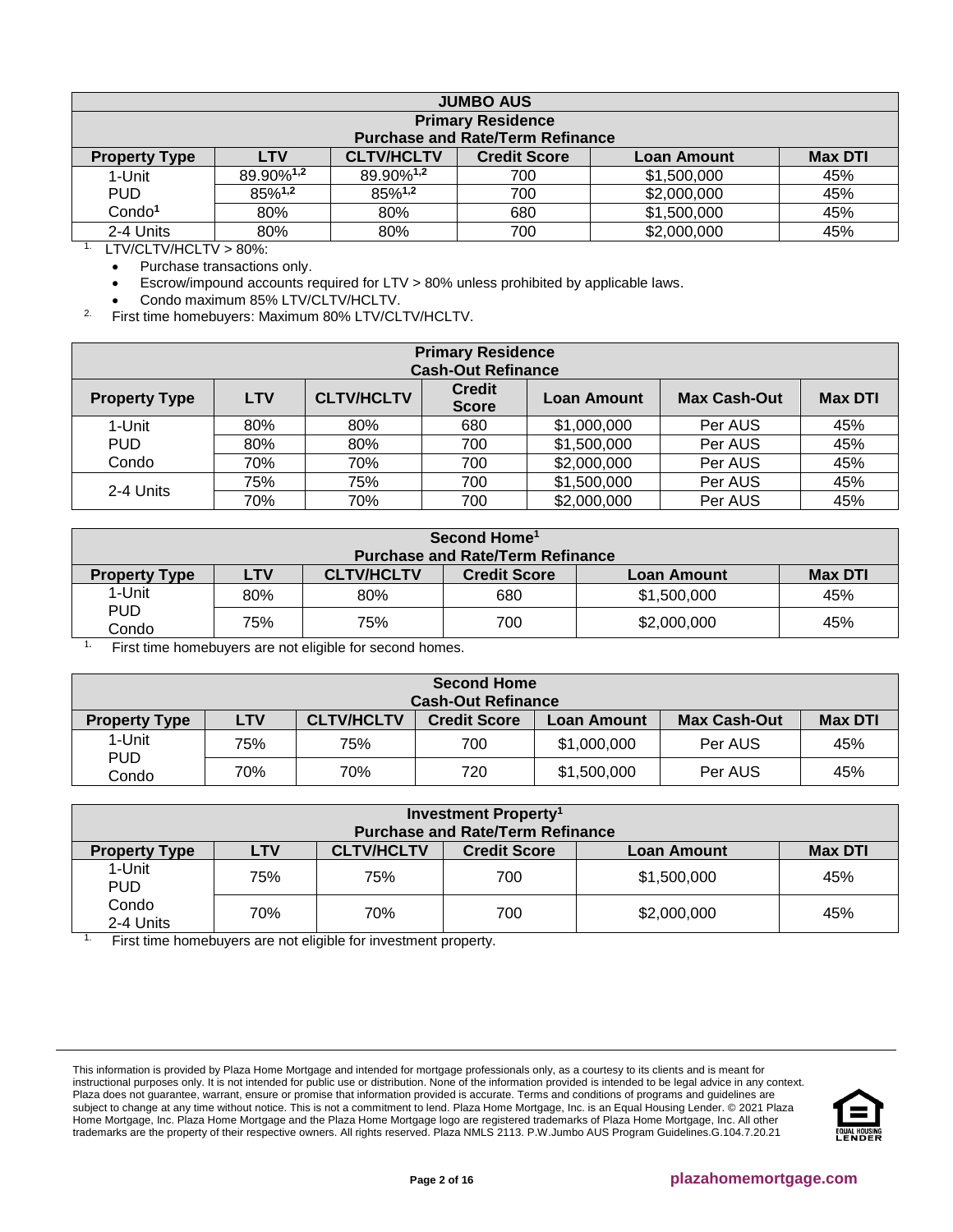| <b>Investment Property</b><br><b>Cash-Out Refinance</b> |                                                                                                                       |     |     |             |           |     |
|---------------------------------------------------------|-----------------------------------------------------------------------------------------------------------------------|-----|-----|-------------|-----------|-----|
| <b>Property Type</b>                                    | <b>CLTV/HCLTV</b><br><b>Max DTI</b><br><b>LTV</b><br><b>Credit Score</b><br><b>Max Cash-Out</b><br><b>Loan Amount</b> |     |     |             |           |     |
| 1-Unit<br><b>PUD</b><br>Condo<br>2-4 Units              | 60%                                                                                                                   | 60% | 700 | \$1,500,000 | \$350,000 | 45% |

# <span id="page-2-0"></span>**Section 4 [Occupancy](#page-5-0)**

- Owner-occupied primary residences
- Second homes
- Investment Properties
	- o For cash-out refinances of an investment property, a borrower signed **[Business Purpose & Occupancy](https://f.hubspotusercontent10.net/hubfs/5238866/Program%20Updates/Business%20Purpose%20and%20Occupancy%20Affidavit.pdf)  [Affidavit](https://f.hubspotusercontent10.net/hubfs/5238866/Program%20Updates/Business%20Purpose%20and%20Occupancy%20Affidavit.pdf)** indicating the loan purpose is for the acquisition, improvement or maintenance of a rental property is required. The Affidavit must be signed prior to or at closing.
	- o Cash-out loan proceeds used for any personal use are not eligible.

## <span id="page-2-1"></span>**Section 5 Transactions**

- **Purchase**
- Rate/Term Refinance
- Cash-Out Refinance

**Seasoning:** Seasoning is calculated from the Note date of the previous loan.

## **Rate/Term Refinance:**

- The new loan amount may include the:
	- o Principal balance of the existing first lien
	- o Pay off of a purchase second lien
	- o Pay off of a co-owner pursuant to a written agreement
	- o Financing of the payment of prepaid items and closing costs
	- $\circ$  Pay off of a non-purchase second lien seasoned a minimum of 12 months from date of application. The second lien must not evidence draws exceeding \$2,000 within the past 12 months from date of application. Withdrawal activity must be documented with a transaction history of the line of credit.
- Minimum of 6 months seasoning from the Note date of the new transaction required if previous refinance was cash-out, including the pay-off of a non-seasoned subordinate lien.
- For properties purchased more than six (6) months prior to the closing date the current appraised value may be used to calculate LTV/CLTV/HCLTV.
- For properties purchased within six (6) months of closing date the LTV/CLTV/HCLTV will be based upon the lesser of the original sales price or the current appraised value conclusion from the appraiser. Original sales price will be determined from the Closing Disclosure from the subject acquisition transaction.
- Inherited properties are exempt from this seasoning requirement. LTV/CLTV/HCLTV will be calculated off current appraised value.
- Cash back to the borrower is limited to the lesser of \$2,000 or 1% of the new loan. Principal reduction is permitted up to a maximum of \$2,000.
- Properties listed for sale are ineligible for refinance unless the listing was withdrawn (or expired) prior to the application date.

This information is provided by Plaza Home Mortgage and intended for mortgage professionals only, as a courtesy to its clients and is meant for instructional purposes only. It is not intended for public use or distribution. None of the information provided is intended to be legal advice in any context. Plaza does not guarantee, warrant, ensure or promise that information provided is accurate. Terms and conditions of programs and guidelines are subject to change at any time without notice. This is not a commitment to lend. Plaza Home Mortgage, Inc. is an Equal Housing Lender. © 2021 Plaza Home Mortgage, Inc. Plaza Home Mortgage and the Plaza Home Mortgage logo are registered trademarks of Plaza Home Mortgage, Inc. All other trademarks are the property of their respective owners. All rights reserved. Plaza NMLS 2113. P.W.Jumbo AUS Program Guidelines.G.104.7.20.21

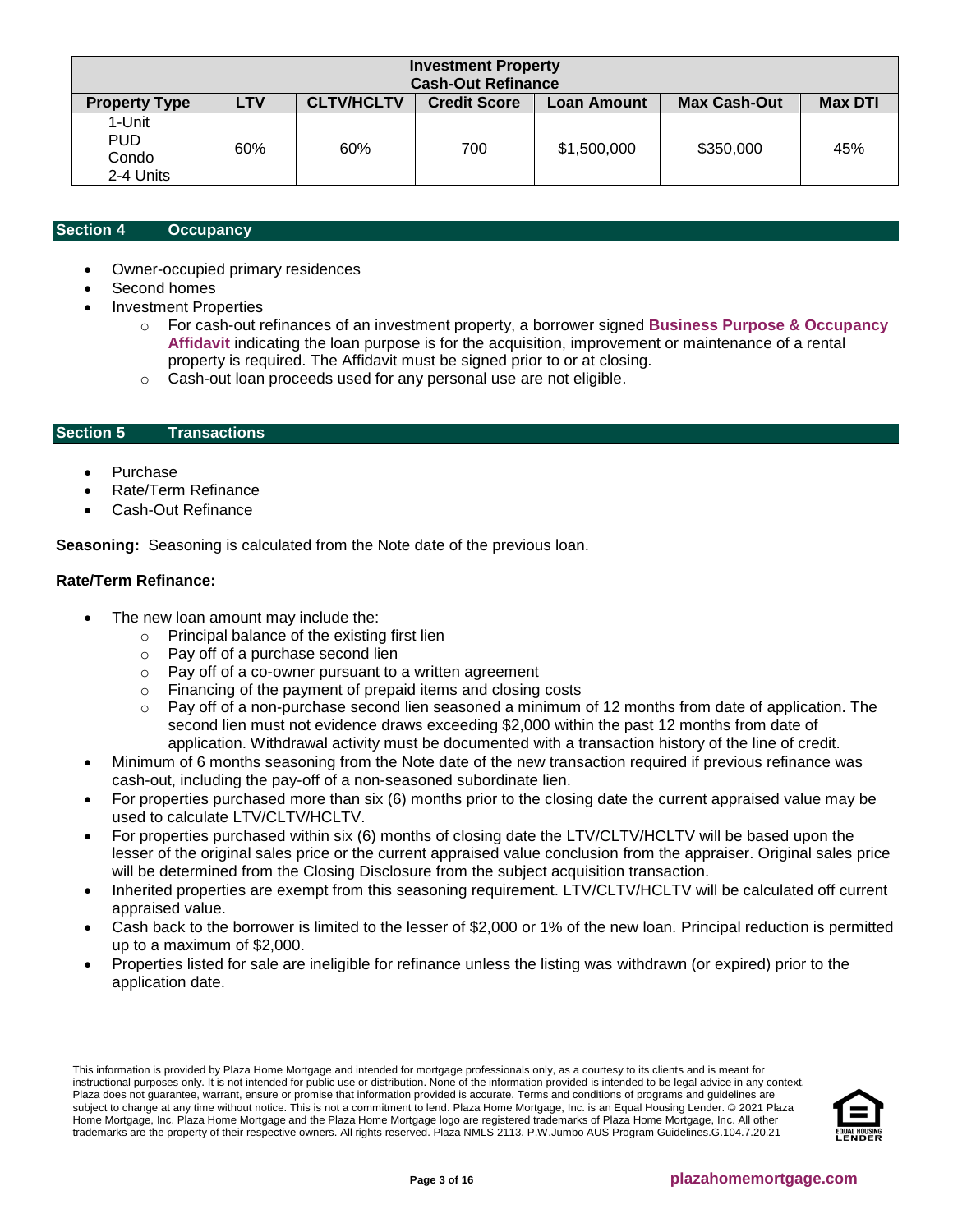# **Cash-Out Refinance:**

- Borrower must have held title for a minimum of 6 months from disbursement date.
- The current appraised value may be used to calculate LTV/CLTV/HCLTV.
- Properties listed for sale are ineligible for refinance unless the listing was withdrawn (or expired) six (6) months prior to the date of closing.
- Texas Cash-Out refinances are ineligible.

# **Continuity of Obligation:**

For a refinance transaction to be eligible for purchase there must be a continuity of obligation of the outstanding lien that will be paid through the refinance transaction. Continuity of obligation is met when any one of the following exists:

- At least one borrower is obligated on the new loan who was also a borrower obligated on the existing loan being refinanced.
- The borrower has been on title and residing in the property for at least 12 months and has either paid the mortgage for the last 12 months or can demonstrate a relationship (relative, domestic partner, etc.) with the current obligor.
- The loan being refinanced and the title to the property are in the name of a natural person or a limited liability company (LLC) as long as the borrower owns at least 25% of the LLC prior to transfer. Transfer of ownership from a corporation to an individual does not meet the continuity of obligation requirement.
- The borrower has recently been legally awarded, the property (divorce, separation or dissolution of a domestic partnership).

# **Delayed Financing Refinance:**

Delayed financing refinances in which the borrowers purchased the subject property for cash within ninety days (90) from the date of the application are eligible for purchase. Cash back to the borrower in excess of the original purchase price or appraised value (whichever is less) is not allowed.

- Delayed financing refinances are underwritten as rate and term refinances and are not subject to cash-out refinancing program limitations.
- A Closing Disclosure is required to document no mortgage financing was used to obtain the subject property.
- Preliminary title reflects the borrower as the owner and no liens.
- Funds used to purchase the property are fully documented and sourced and must be the borrower's own funds (no gift funds or business funds).
- Funds drawn from a HELOC on another property owned by the borrower, funds borrowed against a margin account or funds from a 401(k) loan are acceptable if the following requirements are met:
	- o The borrowed funds are fully documented.
	- $\circ$  The borrowed funds are reflected on the Closing Disclosure (CD) as a payoff on the new refinance transaction.
- Property may not be located in Texas.

# **Contract for Deed / Land Contract:** Ineligible

This information is provided by Plaza Home Mortgage and intended for mortgage professionals only, as a courtesy to its clients and is meant for instructional purposes only. It is not intended for public use or distribution. None of the information provided is intended to be legal advice in any context. Plaza does not guarantee, warrant, ensure or promise that information provided is accurate. Terms and conditions of programs and guidelines are subject to change at any time without notice. This is not a commitment to lend. Plaza Home Mortgage, Inc. is an Equal Housing Lender. © 2021 Plaza Home Mortgage, Inc. Plaza Home Mortgage and the Plaza Home Mortgage logo are registered trademarks of Plaza Home Mortgage, Inc. All other trademarks are the property of their respective owners. All rights reserved. Plaza NMLS 2113. P.W.Jumbo AUS Program Guidelines.G.104.7.20.21

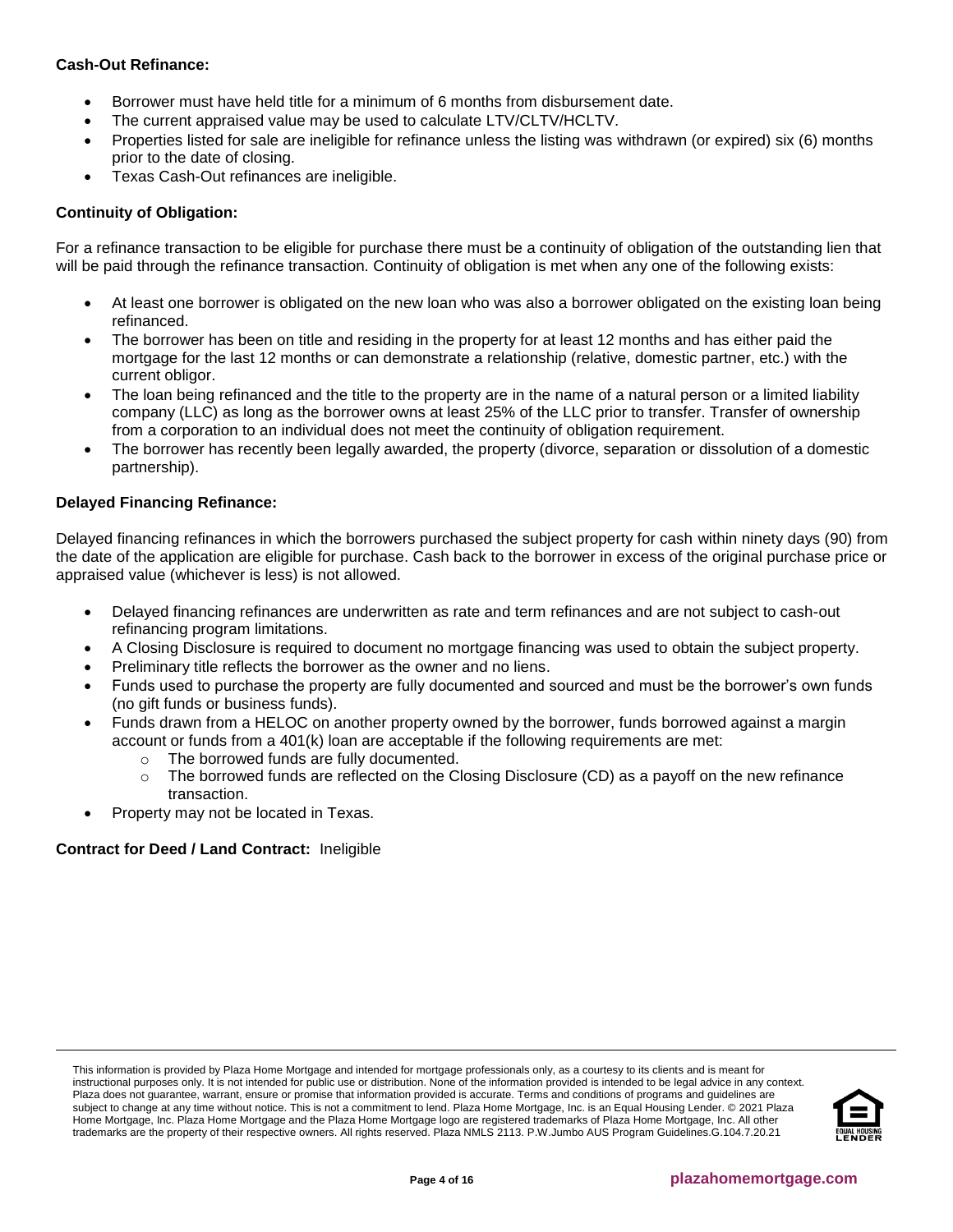# **Construction to Permanent Financing:**

Construction loan refinances are eligible as rate/term or cash-out refinances and must meet the following criteria:

- Only the permanent financing on a construction to perm loan is eligible. Single closing construction permanent loan refinances are ineligible.
- Borrower must have held title to the lot for a minimum of 6 months prior to the closing of the permanent loan.
- The LTV/CLTV/HCLTV will be based on the current appraised value if the borrower has held title to the lot for 12 or more months prior to the closing date of the permanent loan.
- If the lot was acquired less than 12 months before the closing date of the permanent loan the LTV/CLTV/HCLTV will be based on the lesser of:
	- $\circ$  the original purchase price of the lot plus the total acquisition costs (sum of construction costs), or
	- $\circ$  the current appraised value of the lot plus the total acquisition costs (sum of construction costs).
- Appraiser's final inspection is required.
- A certificate of occupancy is required from the applicable governing authority. If the applicable governing authority does not require a certificate of occupancy proof must be provided.
- Construction loan refinances in which the borrower has acted as builder are not eligible.

## **Texas Section 50(a)(6) transactions:** Not allowed.

## **New York Consolidation, Extension and Modification Agreement (CEMA):**

CEMA transactions are allowed for cash-out refinance and rate/term transactions subject to **[Plaza's NY CEMA](https://resourcecenter.plazahomemortgage.com/phmidocpublisher.nsf/All/9384F0C91F00A1C088257F630077E55B?OpenDocument)  [Underwriting](https://resourcecenter.plazahomemortgage.com/phmidocpublisher.nsf/All/9384F0C91F00A1C088257F630077E55B?OpenDocument)** requirements. Lost Note Affidavits are not acceptable under any circumstance.

## <span id="page-4-0"></span>**Section 6 Property Flips**

The seller must have taken title to the property a minimum of 90 days prior to the date of the purchase contract of the subject transaction.

## <span id="page-4-1"></span>**Section 7 Identity of Interest / Non-Arm's Length Transactions**

All of the parties to a transaction should be independent of one another. Except as indicated below if a direct relationship exists between or among the parties, the transaction is a non-arm's length transaction and the loan is not eligible. The following transactions are eligible provided that such transactions and the related circumstances are properly documented:

- Sales or transfers between members of the same family. Transaction may not be due to any adverse circumstances.
- Property seller acting as his or her own real estate agent.
- Borrower acting as his or her own real estate agent.
- Borrower is the employee of the originating lender.
- Borrower purchasing from his or her current landlord (cancelled checks or bank statements required to verify satisfactory pay history between borrower and landlord).
- Investment property transactions must be arm's length (investment property are not eligible even for those exceptions listed above)

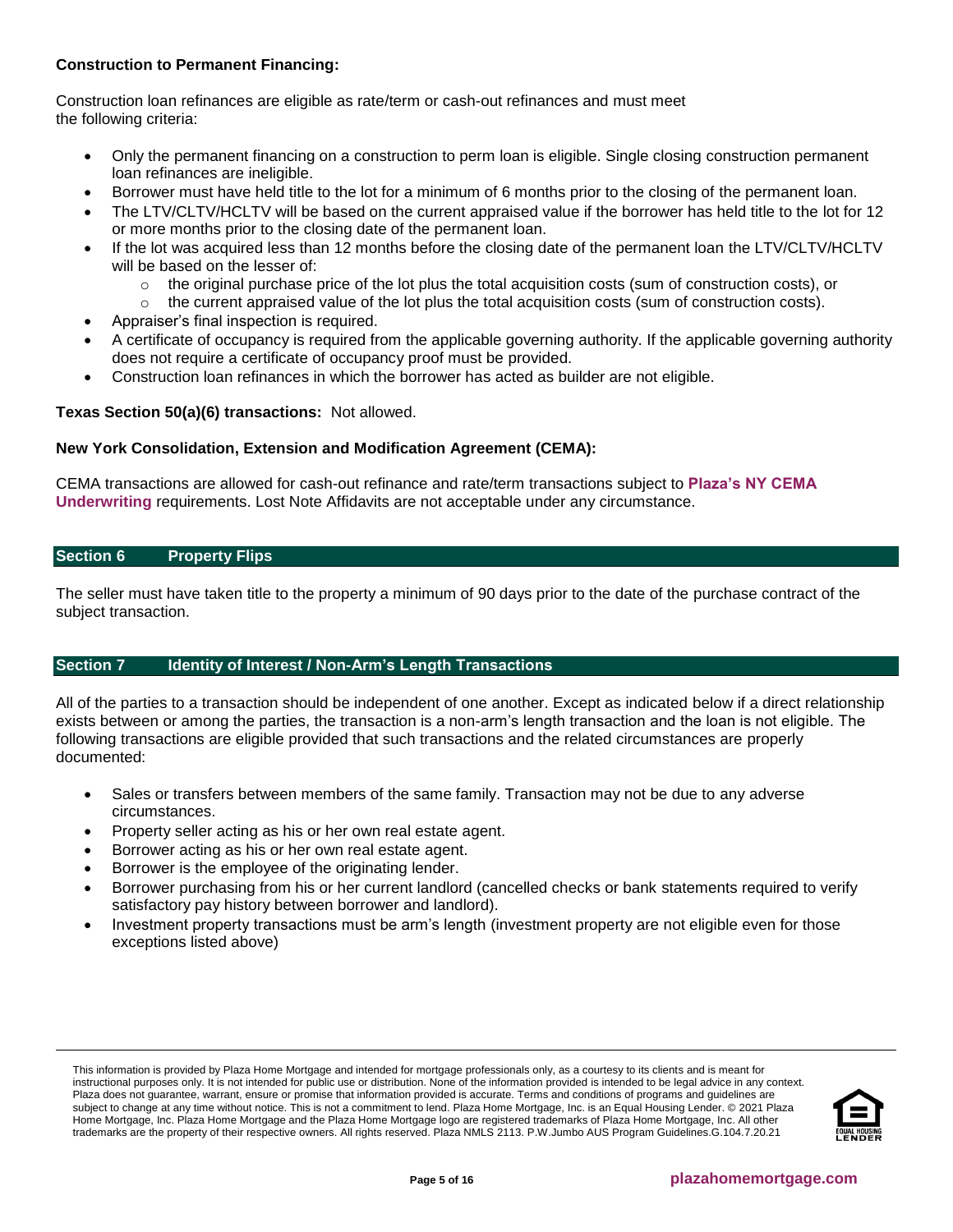#### <span id="page-5-0"></span>**Section 8 Loan Limits**

The minimum loan amount is \$1 above the conforming limit for the property county and number of units. Loans in High Balance/Super Conforming locations must be \$1 over the High Balance or Super Conforming limit for the property location. **[Conforming loan limit look-up tool](https://www.fanniemae.com/singlefamily/loan-limits)**.

Refer to the **[Program Matrix](#page-1-0)** for maximum loan amounts.

#### <span id="page-5-1"></span>**Section 9 Subordinate Financing**

Subordinate financing is allowed per the Credit Matrix. Subordinate liens must conform to Fannie Mae and Freddie Mac Guidelines.

#### <span id="page-5-2"></span>**Section 10 Borrower Eligibility**

#### **Eligible Borrowers:**

- All borrowers must have a valid Social Security Number
- U.S. citizens
- Permanent resident aliens with evidence of lawful residency
	- o Must be employed in the United States for the past 24 months.
- Inter Vivos Revocable Trusts Refer to **[Plaza's Living Trust Policy](https://resourcecenter.plazahomemortgage.com/phmidocpublisher.nsf/All/2C8D5371893995E807257B66007577A4?OpenDocument)** requirements.
- Non-Occupant Co-Borrowers are allowed per AUS findings
- First time homebuyer: A first time homebuyer is defined as a borrower who has not had ownership interest in a property within the last three (3) years from the application date.
	- o Owner-occupied only
	- o Maximum 80% LTV/CLTV/HCLTV
- Maximum of four (4) borrowers per loan.

#### **Ineligible Borrowers:**

- Borrowers with only an ITIN (individual taxpayer identification number)
- Irrevocable trusts
- Corporations, limited partnerships, general partnerships, and LLCs
- Borrowers who are party to a lawsuit
- Borrowers with Diplomatic Immunity
- Foreign Nationals.
- Land Trusts including Illinois Land Trust
- Non-Permanent Resident Aliens (including DACA)
- **Life Estates**
- **Guardianships**
- Borrowers with any ownership in a business that is Federally illegal, regardless if the income is not being considered for qualifying

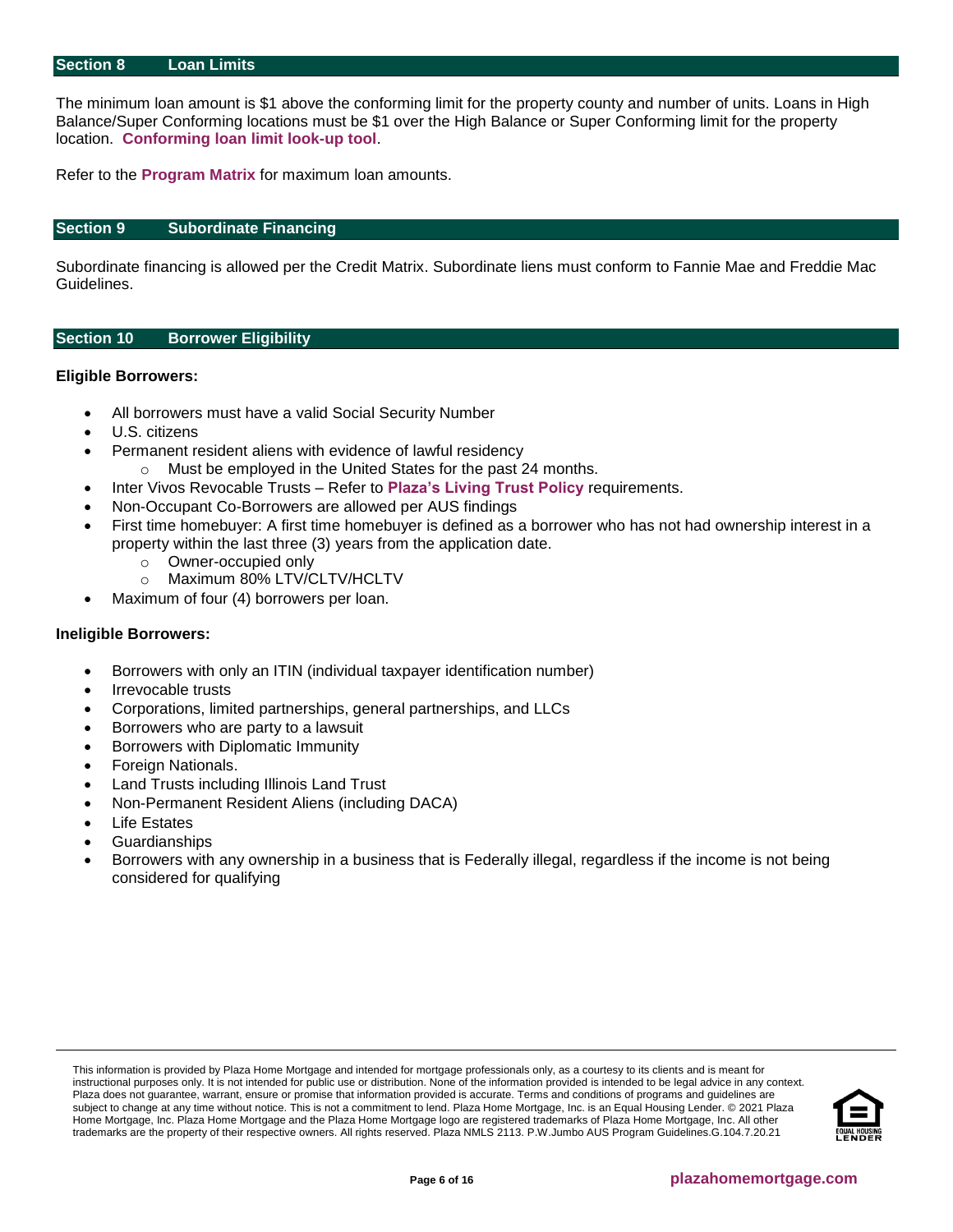## <span id="page-6-0"></span>**Section 11 [Underwriting Method](#page-6-0)**

All loans must be submitted to DU or LPA and receive findings of DU Approve/Ineligible or LPA Accept/Ineligible with the loan amount being the only reason for the Ineligible finding. Findings of DU Approve/Eligible or LPA Accept/Eligible are not eligible for this program. Loans must be documented per the DU or LPA findings and the corresponding Fannie Mae or Freddie Mac Guidelines except for those guideline differences identified herein. In case of a conflict between these program guidelines and Fannie Mae or Freddie Mac Guidelines, the requirements in these program guidelines will prevail.

## **QM Designation:**

The underwriter must indicate the QM designation of the loan on the 1008. All primary residence and second home Jumbo AUS loans must be QM Safe Harbor. Investment property loans are considered business purpose loans and therefore not subject to QM and should be designated as QM Exempt.

## <span id="page-6-1"></span>**Section 12 Credit**

**Credit Standards:** For scenarios not specifically addressed below refer to **[Fannie Mae Guidelines](https://f.hubspotusercontent10.net/hubfs/5238866/Program%20Updates/Fannie%20Mae%20Selling%20Guide%20June%202020_B3-3to3-6.pdf)** (for DU) or **[Freddie](https://f.hubspotusercontent10.net/hubfs/5238866/Program%20Updates/Freddie%20Mac%20Seller%20Servicer%20Guide_06.24.20.pdf)  [Mac Guidelines](https://f.hubspotusercontent10.net/hubfs/5238866/Program%20Updates/Freddie%20Mac%20Seller%20Servicer%20Guide_06.24.20.pdf)** (for LPA).

**Credit Report**: A tri-merged credit report is required. Credit reports with bureaus identified as "frozen" are required to be unfrozen and a current credit report with all bureaus unfrozen is required.

#### **Credit Scores:**

- The representative credit score for an individual borrower is the middle score of the three (3) scores reported. If two (2) scores are reported the representative credit score is the lower of the two scores.
- For multiple borrowers the qualifying credit score is the lowest of all representative credit scores.
- Credit scores from all three repositories must be requested (Equifax, Experian and TransUnion).
- If only one credit score or no credit score is reported the borrower is not eligible.
- No borrower in a transaction may have frozen credit. If a borrower has frozen credit and unfreezes their credit after the original credit report was ordered, a new credit report must be obtained to reflect current updated information for evaluation.

**Trade Lines:** Per AUS findings.

## **Mortgage/Rental History:**

- A minimum of twenty four (24) months verified housing history is required and must reflect 0 x 30 lates.
- Borrowers who have owned or rented for less than twenty four (24) months are eligible and must document 0 x 30 for the period rated and must verify no payment for the remainder of the 24 months.
- Borrowers living rent free are eligible and must provide explanation and verification of living rent free.
- All payment ratings on properties for all borrowers will be considered mortgage credit for grading purposes.
- If primary residence housing history reflects a forbearance arrangement, the payment history must reflect 0 x 30 lates in the most recent 24 months since exiting forbearance. The payment history must be provided by the lender/servicer.

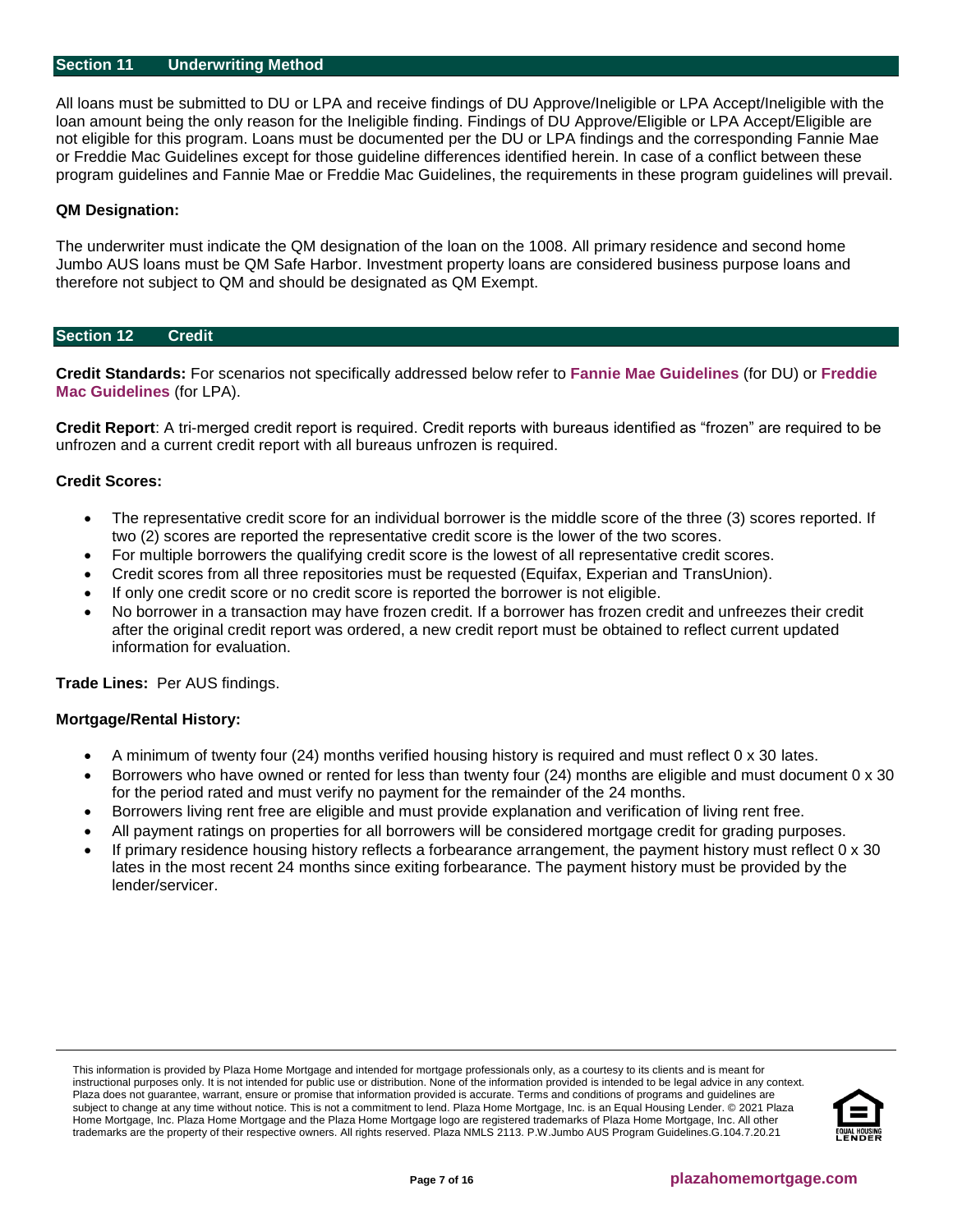**Bankruptcy - Chapter 7, 11, 13**: Seven (7) years since discharge / dismissal date

**Foreclosure:** Seven (7) years since completion date

**Notice of Default:** Seven (7) years since filing date

**Short Sale / Deed-in-Lieu:** Seven (7) years since completion/sale date

# **Mortgages Settled for Less, Renegotiated or Short Payoffs:** Seven (7) years since settlement date

# **Tax Liens, Judgments, Charge-Offs & Collections:**

- Satisfactory explanation for any delinquent credit from the borrower is required.
- Borrower must pay off all delinquent credit that has the potential to impact lien position.
- Collection accounts or charged-off accounts do not need to be paid off if the balance of an individual account is less than \$1000.00 or if there are multiple accounts the total balance of all accounts cannot exceed \$2,500.00.

## **Credit Inquiries**:

- All inquiries that have taken place within 120 days of the credit report date must be explained by the borrower and documented accordingly.
- Borrower must be qualified with any new debt.

# <span id="page-7-0"></span>**Section 13 Income & Employment**

Income and Employment must be documented per the DU or LPA findings and all income sources and methods of income calculation must meet the requirements in chapters B3-3 through B3-6 of the **[Fannie Mae Single Family](https://f.hubspotusercontent10.net/hubfs/5238866/Program%20Updates/Fannie%20Mae%20Selling%20Guide%20June%202020_B3-3to3-6.pdf) [Selling Guide, published June 3, 2020](https://f.hubspotusercontent10.net/hubfs/5238866/Program%20Updates/Fannie%20Mae%20Selling%20Guide%20June%202020_B3-3to3-6.pdf)** (for DU loans) or Sections 5102 through 5500 of the **[Freddie Mac Single](https://f.hubspotusercontent10.net/hubfs/5238866/Program%20Updates/Freddie%20Mac%20Seller%20Servicer%20Guide_06.24.20.pdf) Family [Seller/Servicer Guide, published June 10, 2020](https://f.hubspotusercontent10.net/hubfs/5238866/Program%20Updates/Freddie%20Mac%20Seller%20Servicer%20Guide_06.24.20.pdf)** (for LPA loans) and the requirements below.

**Employment & Income Stability:** Borrower(s) must have a minimum of two (2) years employment and income history.

- **Gaps in Employment:** A minimum of two (2) years consecutive employment and income history is required to be documented. Gaps more than thirty (30) days during the past two (2) years require a satisfactory letter of explanation and the borrower should be employed with their current employer for a minimum of six (6) months.
- Borrower(s) must execute an attestation at closing confirming no changes to employment and income listed on the final loan application as a result of COVID-19 impacts. Plaza's loan documents include an income and employment attestation.

## **Income Documentation Requirements:**

**Income Analysis Form:** An income worksheet must be provided on every loan. Borrowers with multiple businesses must show income/loss details separately, not in aggregate on the Income Worksheet. **[Plaza's Income Worksheet](https://resourcecenter.plazahomemortgage.com/whocli/all/7b7e6466ba576c4b88258059005aa6fd?opendocument)**, Fannie Mae Form 1084 or Freddie Mac Form 91 is required for self-employment income analysis.

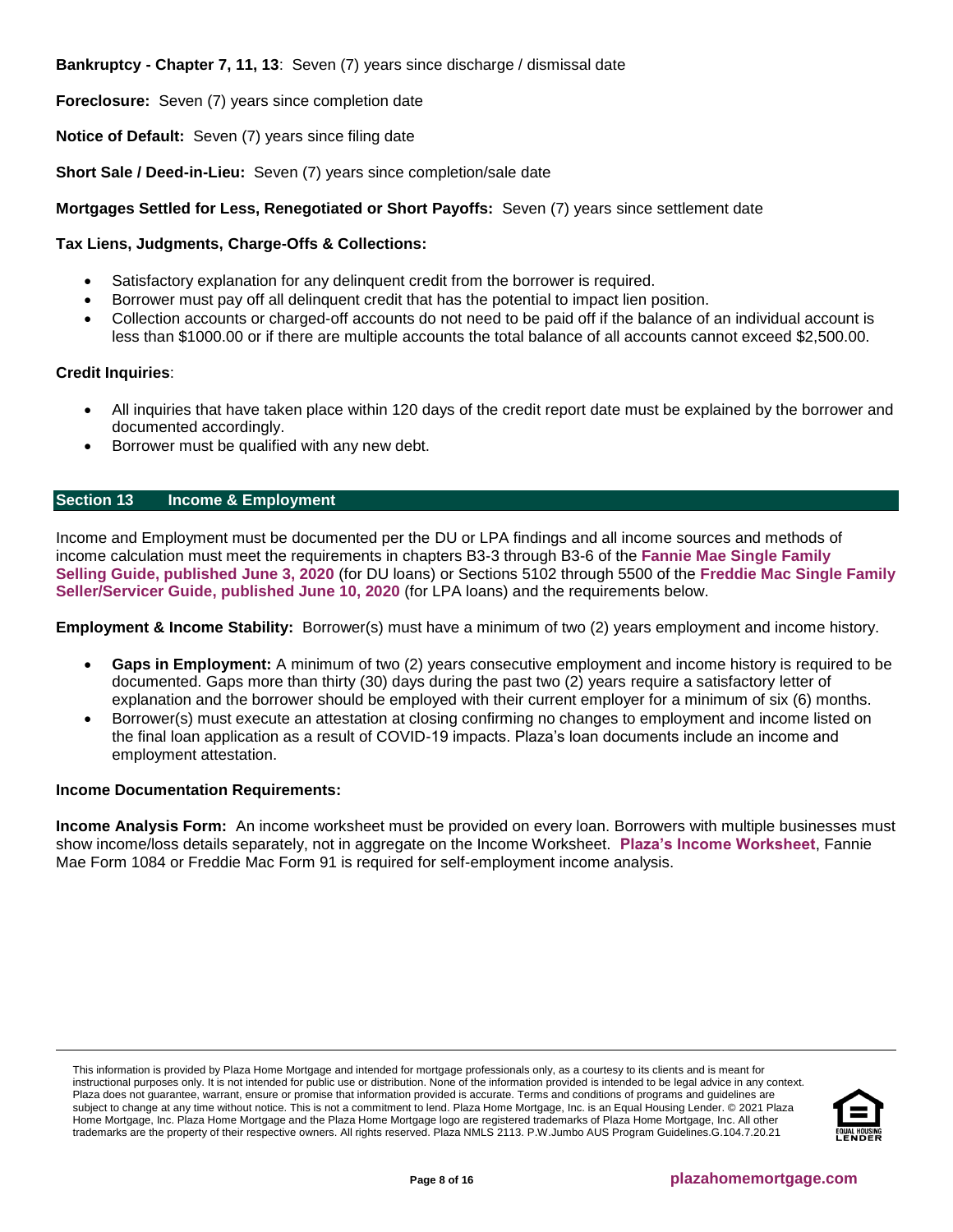# **Salaried Borrowers:**

- Completed, signed and dated final Uniform Residential Mortgage Application.
- Follow the requirements per the DU or LPA findings and **[Fannie Mae Guidelines](https://f.hubspotusercontent10.net/hubfs/5238866/Program%20Updates/Fannie%20Mae%20Selling%20Guide%20June%202020_B3-3to3-6.pdf)** (for DU) or **[Freddie Mac](https://f.hubspotusercontent10.net/hubfs/5238866/Program%20Updates/Freddie%20Mac%20Seller%20Servicer%20Guide_06.24.20.pdf)  [Guidelines](https://f.hubspotusercontent10.net/hubfs/5238866/Program%20Updates/Freddie%20Mac%20Seller%20Servicer%20Guide_06.24.20.pdf)** (for LPA). If a discrepancy exists between DU and the aforementioned Fannie Mae Guide, or LPA and the aforementioned Freddie Mac Guide, the Guide requirements must be followed.
- Verbal Verification of Employment (see below)
- Signed IRS Form 4506-C.
- Tax transcripts are required to be obtained for the income being considered for qualification.
	- o Wage transcripts are acceptable for W-2 borrowers.
	- o Borrower pulled transcripts are not acceptable.
	- $\circ$  The IRS transcripts and the supporting income documentation must be consistent.

## **Salaried Borrowers with Commission/Bonus:**

- Follow requirements above for salaried borrowers, plus
- Commission income must be documented with a written VOE breaking down the bonus or commission income for the past 2 years or a year-to-date paystub and W-2's supporting the income.

## **Salaried Borrowers Verbal Verification of Employment (VVOE):**

- Verbal VOE dated within ten (10) calendar days prior to closing (closing is defined as the notary date on the Security Instrument).
- The verbal VOE must cover 24 months of employment. If the borrower has changed jobs during the past two years, the verbal VOE must show the start and end dates for each job.
- Any employment gaps one (1) month or greater must be addressed with a satisfactory signed letter of explanation from the borrower.

## **Self-Employed Borrowers:**

- Borrowers with a 25 percent or greater ownership interest in a business are considered self-employed and will be evaluated as a self-employed borrower for underwriting purposes.
- Completed, signed and dated final Uniform Residential Mortgage Application.
- Follow the requirements per the DU or LPA findings and **[Fannie Mae Guidelines](https://f.hubspotusercontent10.net/hubfs/5238866/Program%20Updates/Fannie%20Mae%20Selling%20Guide%20June%202020_B3-3to3-6.pdf)** (for DU) or **[Freddie Mac](https://f.hubspotusercontent10.net/hubfs/5238866/Program%20Updates/Freddie%20Mac%20Seller%20Servicer%20Guide_06.24.20.pdf)  [Guidelines](https://f.hubspotusercontent10.net/hubfs/5238866/Program%20Updates/Freddie%20Mac%20Seller%20Servicer%20Guide_06.24.20.pdf)** (for LPA). If a discrepancy exists between DU and the aforementioned Fannie Mae Guide, or LPA and the aforementioned Freddie Mac Guide, the Guide requirements must be followed.
- COVID Overlay: Due to the pandemic's continuing impact on businesses, additional documentation is required to support that the current business income is consistent with the qualifying income. Refer to the COVID overly section below.
- Verification of Business: The existence of the borrower's business must be verified within ten (10) calendar days prior to closing (based on the notary date on the security instrument). Methods of verifying business include:
	- $\circ$  Verification from a third party such as a CPA, regulatory agency or by an applicable licensing bureau. If CPA letter is used it must indicate the borrower has been self-employed for a minimum of 2 years.
- Signed IRS Form 4506-C.
- Tax transcripts are required to be obtained from the IRS for the income being considered for qualification.
	- o Borrower pulled transcripts are not acceptable.
	- o The IRS transcripts and the supporting income documentation must be consistent.
- If the tax return for the previous tax year is not filed a 12-month P&L and balance sheet for this period is required.
- If the most recent year's tax returns have not been filed by the IRS deadline, an executed copy of the borrower's extension request for both personal and business tax returns must be provided.

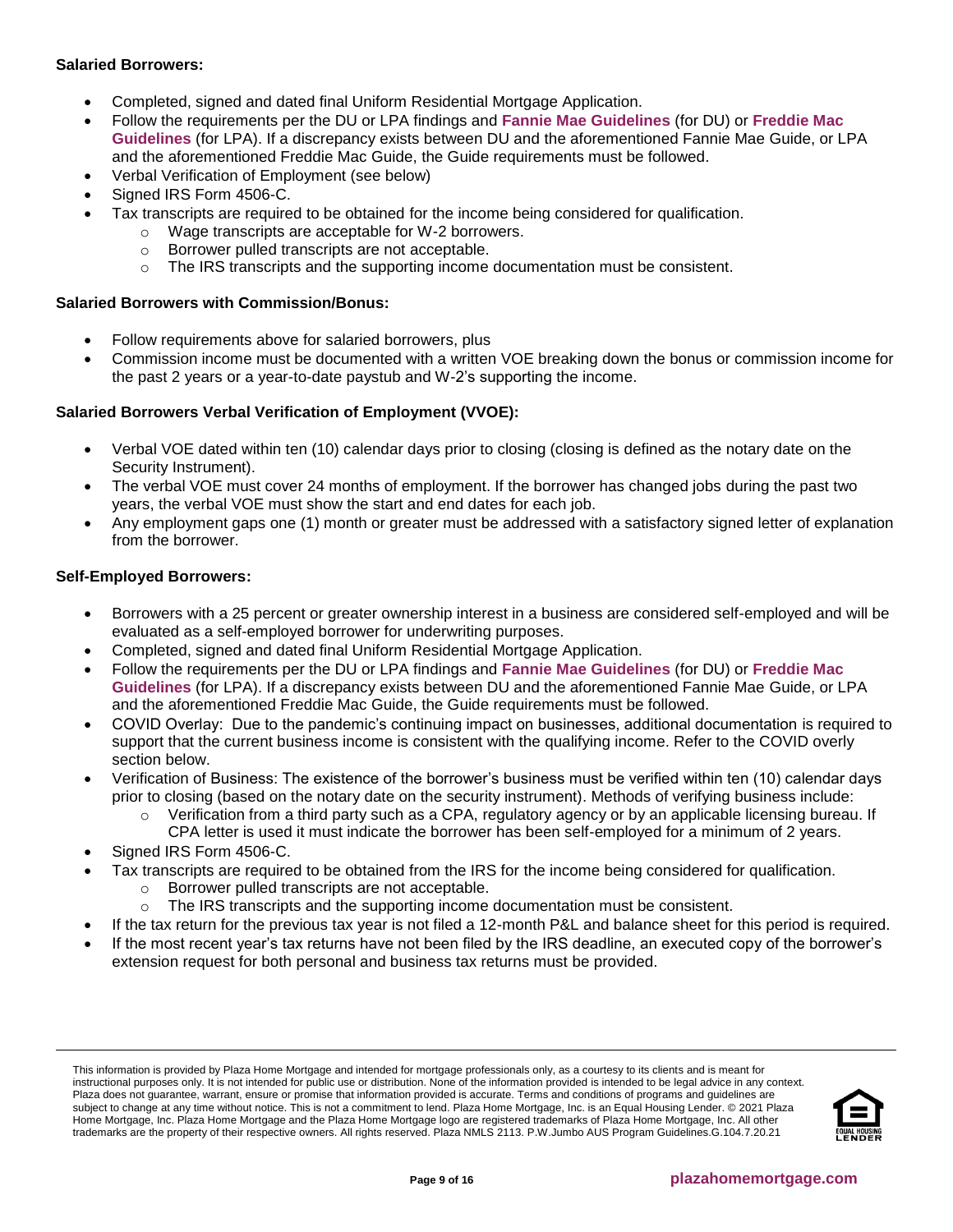# **COVID Overlay Self-employed: Additional Requirements for P&L, Balance Sheet, & Business Bank Statements:**

Underwriters should apply additional due diligence and review the recent activity of the business and any impact the current economic environment has taken on the flow of income in order to determine if the borrower's income is stable and there is a reasonable expectation of continuance. The underwriter must include comments/justification of their analysis to clearly explain their conclusion of the effect to the business.

The following additional documentation is required to support the decision that the self-employment income meets requirements:

- An audited year-to-date P&L, no older than 60 days from the Note date, reporting business revenue, expenses, and net income up to and including the most recent month preceding the loan application date, and a Balance Sheet; *or*
- An unaudited year-to-date P&L, no older than 60 days from the Note date, signed by the borrower reporting business revenue, expenses, and net income up to and including the most recent month preceding the loan application date, and (3) business bank statements from the most recent three months represented on the yearto-date P&L and a Balance Sheet.
	- $\circ$  For example, the business bank statements should be from March through May 2021 for a year-to-date profit and loss statement dated through May 31, 2021.
	- $\circ$  The three most recent bank statements must support and/or not conflict with the information presented in the current year-to-date P&L statement. Otherwise, additional statements must be obtained or other documentation to support the information from the current year-to-date P&L statement must be provided.

## **COVID Overlay Self-employed: Small Business Administration (SBA) Loans and Grants:**

The existence of a Paycheck Protection Program (PPP) loan or any other similar COVID related loan or grant could be helpful information in analyzing the borrower's business. PPP loan terms allow deferred payments for a specified period, no personal loan guarantee, and the potential for all or some portion of the loan to be forgiven. Therefore, a payment for the PPP loan does not need to be included in the borrower's liabilities at this time. Once it has been determined that any portion of the PPP loan must be repaid, follow the requirements of the "Employment and Income" and "Debts and Liabilities" sections of these guidelines.

- A payment for the PPP loan does not need to be included in the borrower's liabilities at this time.
- Proceeds from the PPP loan must not be included as business income or assets.
- PPP loan proceeds cannot be used for the subject transaction down payment, closing costs, prepaids or reserves.
- Follow all other requirements in this section for underwriting self-employed borrowers.

## **Other Income:**

For all other income sources follow the DU or LPA findings and **[Fannie Mae Guidelines](https://f.hubspotusercontent10.net/hubfs/5238866/Program%20Updates/Fannie%20Mae%20Selling%20Guide%20June%202020_B3-3to3-6.pdf)** (for DU) or **[Freddie Mac](https://f.hubspotusercontent10.net/hubfs/5238866/Program%20Updates/Freddie%20Mac%20Seller%20Servicer%20Guide_06.24.20.pdf)  [Guidelines](https://f.hubspotusercontent10.net/hubfs/5238866/Program%20Updates/Freddie%20Mac%20Seller%20Servicer%20Guide_06.24.20.pdf)** (for LPA). If a discrepancy exists between DU and the aforementioned Fannie Mae Guide, or LPA and the aforementioned Freddie Mac Guide, the Guide requirements must be followed.

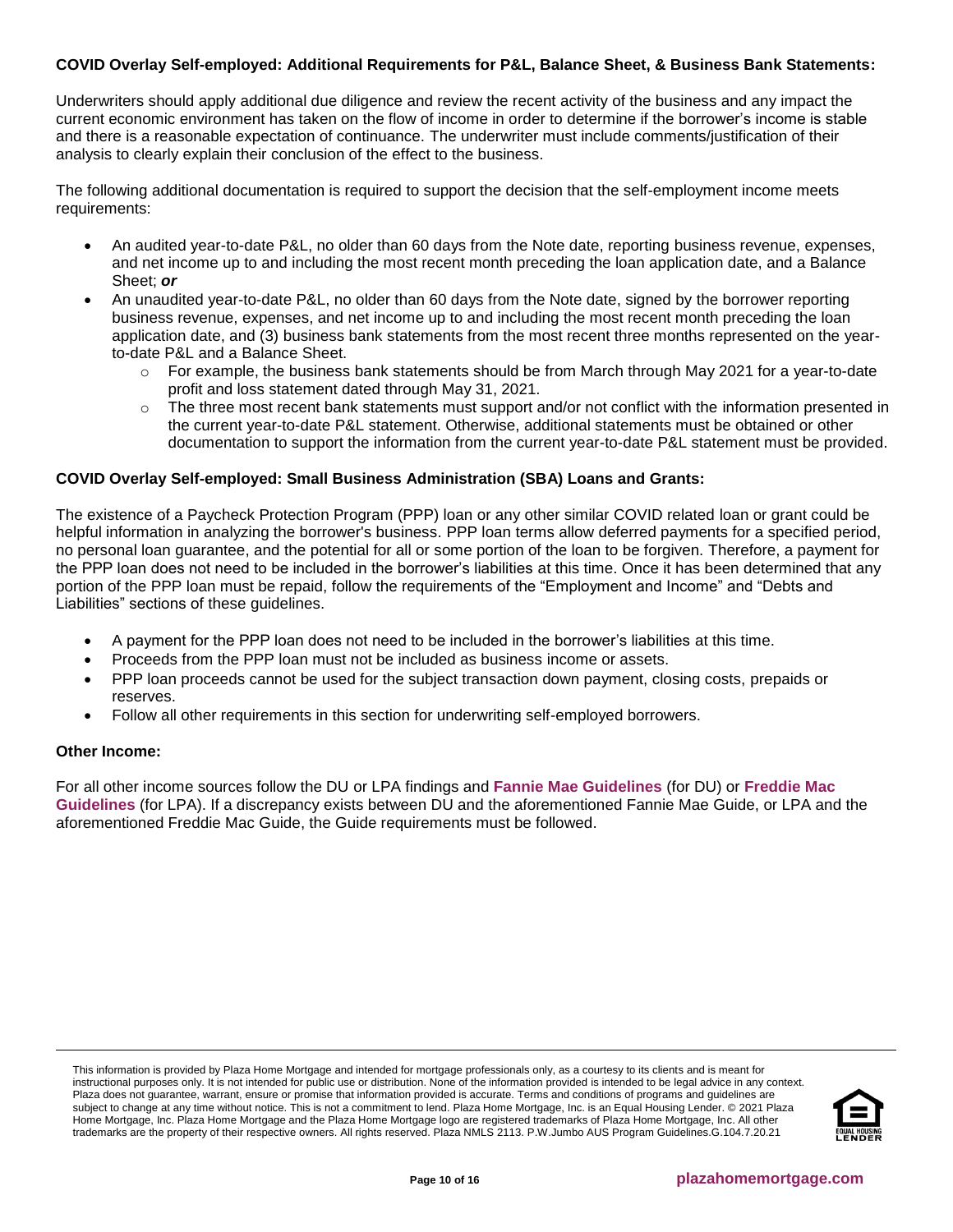## **Ineligible Income:**

- Any source that cannot be verified.
- Income or employment commencing after the Note date. All income must be documented prior to the Note date.
- Restricted stock income (RSU).
- Income that is temporary.
- Rental Income (Boarder Income) received from the borrower's primary residence.
- Expense account payments.
- Retained earnings.
- Automobile allowances.

## <span id="page-10-0"></span>**Section 14 Qualifying Ratios**

- Refer to the **[Program Matrix](#page-1-0)** for qualifying ratios.
- Fixed Rate: Qualify at the Note rate.

## **Revolving Charges/Lines of Credit:**

Follow the requirements per the DU or LPA findings and **[Fannie Mae Guidelines](https://f.hubspotusercontent10.net/hubfs/5238866/Program%20Updates/Fannie%20Mae%20Selling%20Guide%20June%202020_B3-3to3-6.pdf)** (for DU) or **[Freddie Mac Guidelines](https://f.hubspotusercontent10.net/hubfs/5238866/Program%20Updates/Freddie%20Mac%20Seller%20Servicer%20Guide_06.24.20.pdf)** (for LPA). If a discrepancy exists between DU and the aforementioned Fannie Mae Guide, or LPA and the aforementioned Freddie Mac Guide, the Guide requirements must be followed.

#### **Installment Debt:**

Follow the requirements per the DU or LPA findings and **[Fannie Mae Guidelines](https://f.hubspotusercontent10.net/hubfs/5238866/Program%20Updates/Fannie%20Mae%20Selling%20Guide%20June%202020_B3-3to3-6.pdf)** (for DU) or **[Freddie Mac Guidelines](https://f.hubspotusercontent10.net/hubfs/5238866/Program%20Updates/Freddie%20Mac%20Seller%20Servicer%20Guide_06.24.20.pdf)** (for LPA). If a discrepancy exists between DU and the aforementioned Fannie Mae Guide, or LPA and the aforementioned Freddie Mac Guide, the Guide requirements must be followed.

## **Home Equity Line of Credit (HELOC):**

- For HELOC loans paid off at closing the line must be closed to any future draws. A requirement on title commitment for payoff and cancellation of HELOC is acceptable to document.
- Subordination of HELOC loans is permitted up to maximum CLTV per matrix.

## **Departure Residence - Pending Sale of Departing Residence or Conversion of Departing Residence to Investment Property:**

Follow the requirements per the DU or LPA findings and **[Fannie Mae Guidelines](https://f.hubspotusercontent10.net/hubfs/5238866/Program%20Updates/Fannie%20Mae%20Selling%20Guide%20June%202020_B3-3to3-6.pdf)** (for DU) or **[Freddie Mac Guidelines](https://f.hubspotusercontent10.net/hubfs/5238866/Program%20Updates/Freddie%20Mac%20Seller%20Servicer%20Guide_06.24.20.pdf)** (for LPA). If a discrepancy exists between DU and the aforementioned Fannie Mae Guide, or LPA and the aforementioned Freddie Mac Guide, the Guide requirements must be followed.

For treatment of liabilities or qualifying ratios not addressed herein refer to Fannie Mae and Freddie Mac guidelines

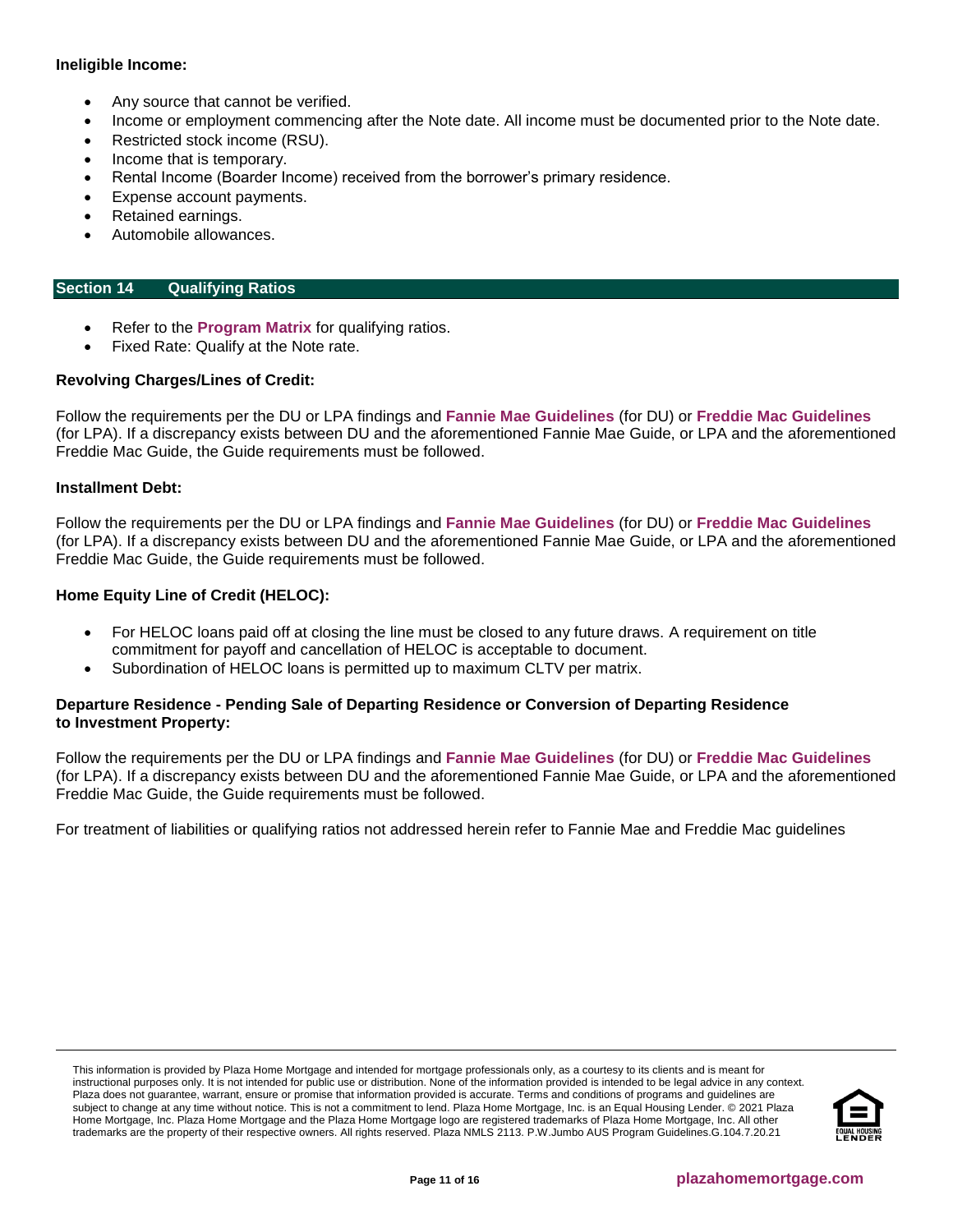## <span id="page-11-0"></span>**Source of Funds:**

- Follow the requirements per the DU or LPA findings and **[Fannie Mae Guidelines](https://f.hubspotusercontent10.net/hubfs/5238866/Program%20Updates/Fannie%20Mae%20Selling%20Guide%20June%202020_B3-3to3-6.pdf)** (for DU) or **[Freddie Mac](https://f.hubspotusercontent10.net/hubfs/5238866/Program%20Updates/Freddie%20Mac%20Seller%20Servicer%20Guide_06.24.20.pdf)  [Guidelines](https://f.hubspotusercontent10.net/hubfs/5238866/Program%20Updates/Freddie%20Mac%20Seller%20Servicer%20Guide_06.24.20.pdf)** (for LPA). If a discrepancy exists between DU and the aforementioned Fannie Mae Guide, or LPA and the aforementioned Freddie Mac Guide, the Guide requirements must be followed.
- Gift funds (except gifts of equity) and minimum borrower contribution requirements are allowed per **[Fannie Mae](https://f.hubspotusercontent10.net/hubfs/5238866/Program%20Updates/Fannie%20Mae%20Selling%20Guide%20June%202020_B3-3to3-6.pdf)  [Guidelines](https://f.hubspotusercontent10.net/hubfs/5238866/Program%20Updates/Fannie%20Mae%20Selling%20Guide%20June%202020_B3-3to3-6.pdf)** (for DU) or **[Freddie Mac Guidelines](https://f.hubspotusercontent10.net/hubfs/5238866/Program%20Updates/Freddie%20Mac%20Seller%20Servicer%20Guide_06.24.20.pdf)** (for LPA).
- Gifts of equity are not allowed.

#### <span id="page-11-1"></span>**Section 16 Reserves**

Reserves must be verified and comprised of liquid assets that borrower can readily access.

Reserve requirements are listed below. If more than one attribute applies, follow the greater reserve requirement.

- Loan Amount <= \$1,000,000: Per AUS
- Loan Amount > \$1,000,000: Greater of AUS or 3 months PITIA
- LTV/CLTV/HCLTV > 80%: 6 months PITIA

#### **Reserves and Multiple Financed Properties:**

Follow **[Fannie Mae Guidelines](https://f.hubspotusercontent10.net/hubfs/5238866/Program%20Updates/Fannie%20Mae%20Selling%20Guide%20June%202020_B3-3to3-6.pdf)** (for DU) or **[Freddie Mac Guidelines](https://f.hubspotusercontent10.net/hubfs/5238866/Program%20Updates/Freddie%20Mac%20Seller%20Servicer%20Guide_06.24.20.pdf)** (for LPA).

#### **Ineligible Sources for Reserves:**

- Equity lines of credit or Bridge loans or any other borrowed funds
- Gift funds
- Cash out from the subject property

## <span id="page-11-2"></span>**Section 17 Interested Party Contributions**

**Interested party contributions** include funds contributed by the property seller, builder, developer, real estate agent or any other party with an interest in the real estate transaction.

- May only be used for closing costs and prepaid expenses and may not be used for down payment or reserves.
- Maximum interested party contributions are limited to:

| Occupancy             | <b>LTV/CLTV/HCLTV</b> | <b>Maximum Seller Contributions</b> |
|-----------------------|-----------------------|-------------------------------------|
| Primary Residence and | > 75%                 | 6%                                  |
| Second Home           | 75% >                 | 9%                                  |
| Investment Properties | All LTV/CLTV/HCLTVs   | 2%                                  |

This information is provided by Plaza Home Mortgage and intended for mortgage professionals only, as a courtesy to its clients and is meant for instructional purposes only. It is not intended for public use or distribution. None of the information provided is intended to be legal advice in any context. Plaza does not guarantee, warrant, ensure or promise that information provided is accurate. Terms and conditions of programs and guidelines are subject to change at any time without notice. This is not a commitment to lend. Plaza Home Mortgage, Inc. is an Equal Housing Lender. © 2021 Plaza Home Mortgage, Inc. Plaza Home Mortgage and the Plaza Home Mortgage logo are registered trademarks of Plaza Home Mortgage, Inc. All other trademarks are the property of their respective owners. All rights reserved. Plaza NMLS 2113. P.W.Jumbo AUS Program Guidelines.G.104.7.20.21

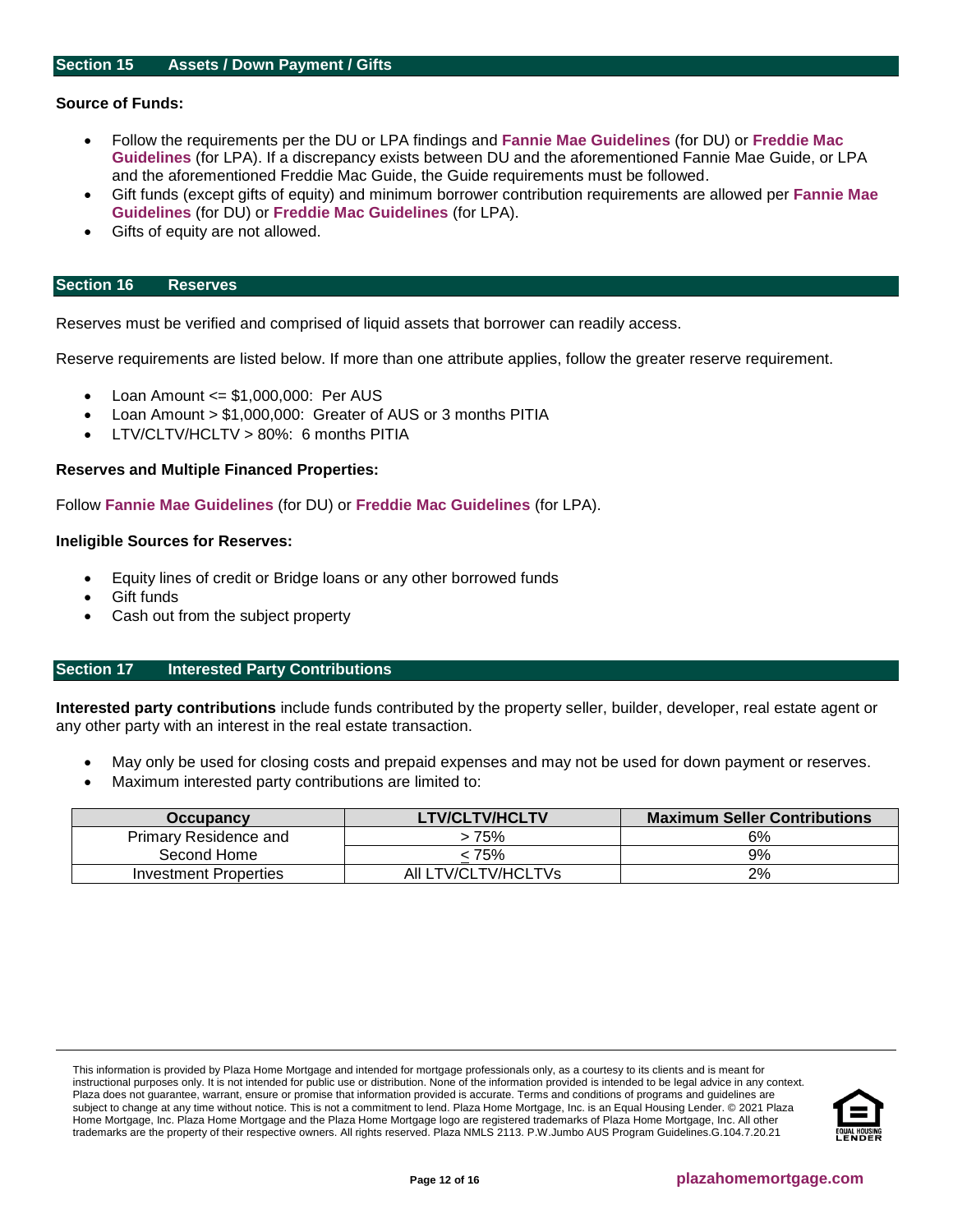## **Seller Concessions:**

Seller contributions in excess of the interested party contribution limits or contributions not being used for prepaid expenses or closing costs are considered seller concessions. The amount of the seller concession must be deducted from the purchase price and appraised value to determine the LTV/CLTV/HCLTV.

## <span id="page-12-0"></span>**Section 18 Property Eligibility**

## **Eligible Properties:**

- Attached/detached SFRs
- Attached/detached PUDs
- Condos
- 2-4 units

## **Condominiums:**

- All condos must be Fannie Mae or Freddie Mac warrantable corresponding to the AUS findings.
- Condos with litigation are ineligible.
- Minimum square footage 400 square feet.

#### **Land-to-Value:**

The property site should be of a size, shape, and topography that is generally conforming and acceptable in the market area. It must also have competitive utilities, street improvements, adequate vehicular access, and other amenities. As amenities, easements, and encroachments may either detract from or enhance the marketability of a site, the appraiser must reflect them in his or her analysis and evaluation. The appraiser must comment if the site has adverse conditions or if there is market resistance to a property because the site is not compatible with the neighborhood or the requirements of the competitive market, and assess the effect, if any, on the value and marketability of the property.

## **Properties with > 10 < 20 acres:**

- Properties cannot be zoned agricultural or rural (agricultural/residential is eligible)
- Three comparable sales with similar acreage are required.

**Declining Markets:** Reduce maximum LTV/CLTV/HCLTV by 10%

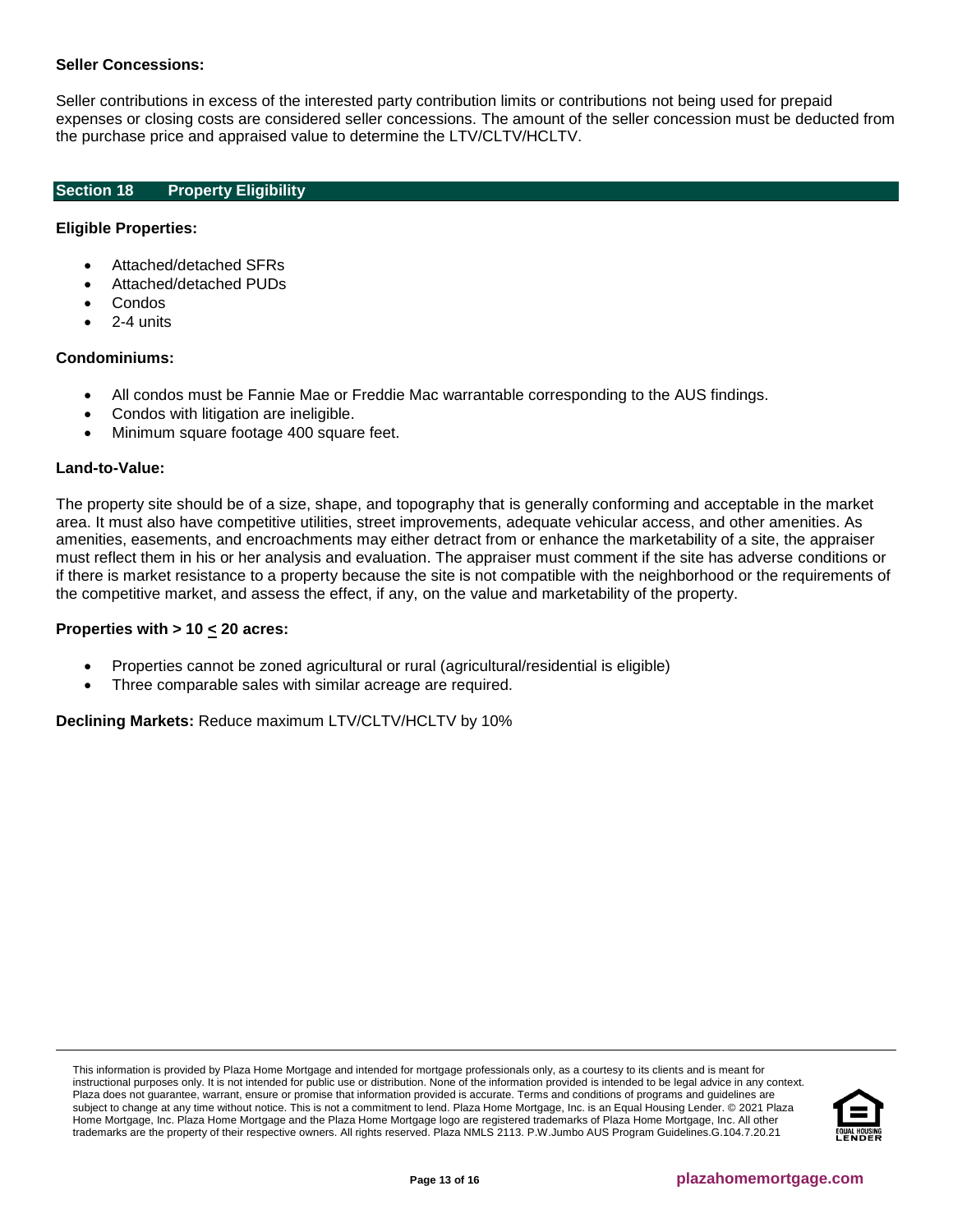# **Ineligible Properties:**

- 2-4 unit second home properties
- Co-ops
- Condotels/Condo Hotels
- Factory built housing/Manufactured Homes/Mobile Homes
- Mixed-Use Properties
- **Leasehold**
- Model Home Leasebacks
- Non-Warrantable Condominiums
- Properties with condition rating of C5/C6
- Properties with construction rating of Q6
- Properties located in areas where a valid security interest in the property cannot be obtained
- Properties >20 acres
- Properties with a private transfer fee covenant unless the covenant is excluded under 12CFR 1228 as an excepted transfer fee covenant
- Tenants-in-Common projects (TICs)
- Unique properties
- Log homes
- Working farms, ranches or orchards
- Agricultural zoning (agricultural/residential is eligible)
- Commercially zoned properties
- Geodesic dome homes
- Geothermal homes
- **Timeshares**
- Properties subject to existing oil or gas leases
- Properties located on Indian/Native American tribal land
- Properties with UCC filings<sup>1</sup>, private transfer covenants, mechanics liens and other items that would impact title (including PACE liens), marketability or foreclosure are not allowed. **<sup>1</sup>** Properties with solar panels are eligible and must follow Fannie Mae guidelines. Payoff of a HERO or PACE lien is considered cash-out.

## <span id="page-13-0"></span>**Section 19 Appraisal**

All appraisals must be ordered and processed in compliance with Appraiser Independence Requirements (AIR). Appraisals on wholesale transactions must be ordered through a Plaza approved Appraisal Management Company (AMC). Appraisals will be reviewed by Plaza and may also require a satisfactory CDA ordered by Plaza.

- One full appraisal is required. Reduced appraisal requirements per AUS findings are not allowed.
- Properties must be appraised within the twelve months that precede the date of the Note and Mortgage.
- Appraisals must not be over 120 days old from the date of the Note. If appraisal is over 120 days old a recertification of value is required.
- Personal property may not be included in the purchase agreement/sales contract. Personal property items should be deleted from the sales contract or reasonable value must be documented and the sales price adjusted. Items that are customary to residential real estate transactions such as lighting fixtures, kitchen appliances, window treatments and ceiling fans are not considered personal property for purposes of this section.
- Transferred Appraisals: Not allowed.

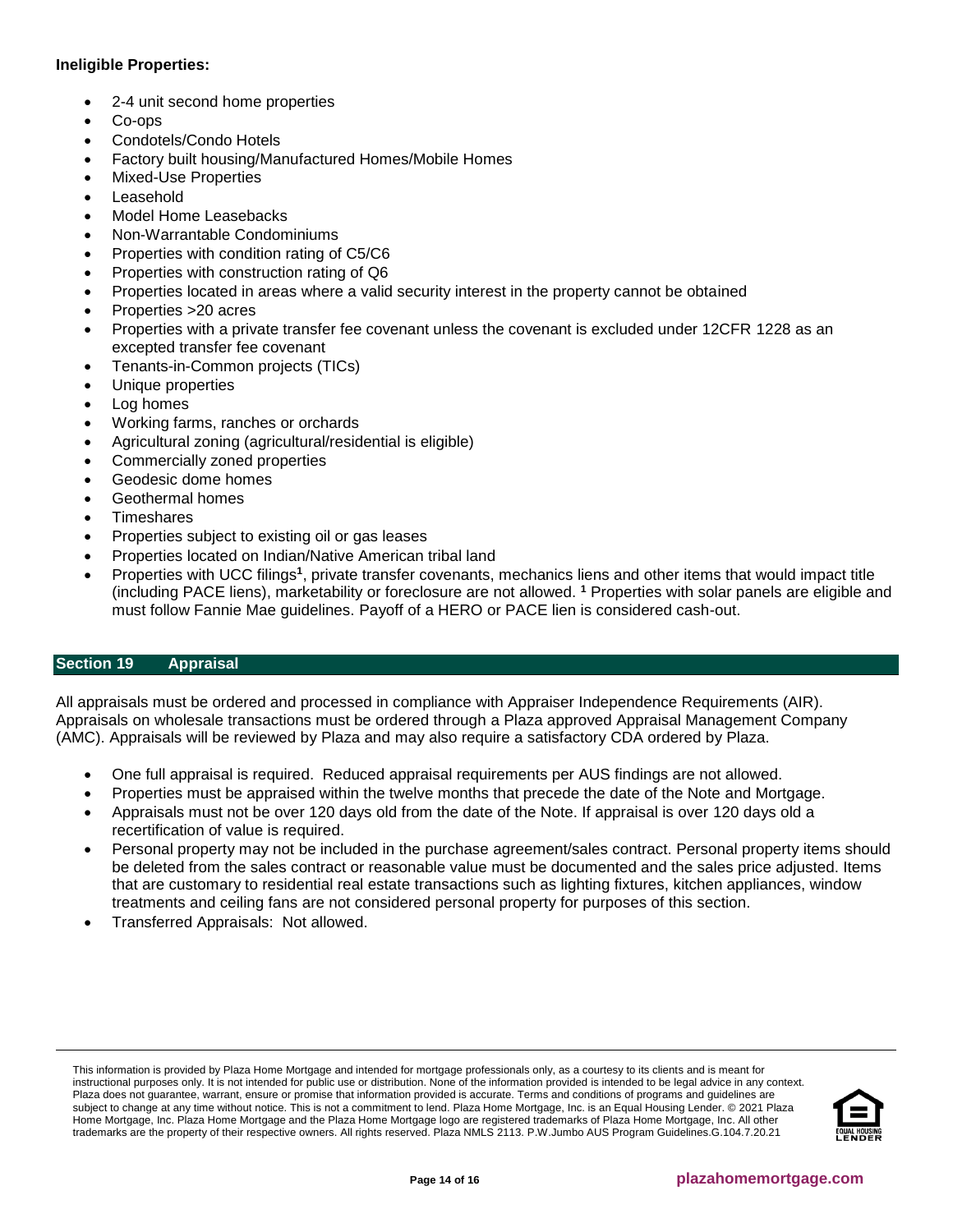# **Third Party Appraisal Review:**

- Loans with a Fannie Mae CU Score of <= 2.5 do not require any additional appraisal product.
	- LPA loans or loans with a Fannie Mae CU score > 2.5 will require a CDA ordered by Plaza.
		- o A "Collateral Desktop Analysis Jumbo (CDA) Pre-Fund" will be ordered by Plaza after the underwriter has reviewed the appraisal.
		- $\circ$  The CDA is required to support the value of the appraisal. If the CDA returns a value that is "Indeterminate" or if the CDA indicates a lower value than the appraised value by more than 10%, then one (1) of the following requirements must be met:
		- $\circ$  A Clear Capital BPO and a Clear Capital Value Reconciliation of Three Reports is required. The Value Reconciliation will be used for the appraised value of the property. OR,
		- $\circ$  A field review or 2nd full appraisal may be provided. The lower of the two values will be used as the appraised value of the property.

## <span id="page-14-4"></span>**Section 20 Geographic Restrictions**

Program specific geographic restrictions are identified below. Refer to the Appraisal Policy in Plaza's Credit Guidelines for general guidelines and restrictions.

**Hawaii:** Properties in Lava Flow Zones 1 or 2 are not allowed.

**Texas:** Texas Section 50(a)(6) transactions are not allowed.

## <span id="page-14-0"></span>**Section 21 Max Financed Properties / Exposure**

- Primary residence: There is no limit on number of financed properties the borrower owns.
- Second home and investment property: Follow Fannie Mae or Freddie Mac guidelines per the AUS findings.

**Maximum Loans/Maximum Exposure:** A maximum of two Plaza Jumbo loans and no more than four total Plaza loans are permitted to one borrower.

#### <span id="page-14-1"></span>**Section 22 Mortgage Insurance**

Not Applicable, regardless of LTV.

#### <span id="page-14-2"></span>**Section 23 Repair Escrows**

Loans with escrows for completion of postponed improvements (escrow holdbacks) are not eligible.

#### <span id="page-14-3"></span>**Section 24 ARM Adjustments**

Reserved for future use.